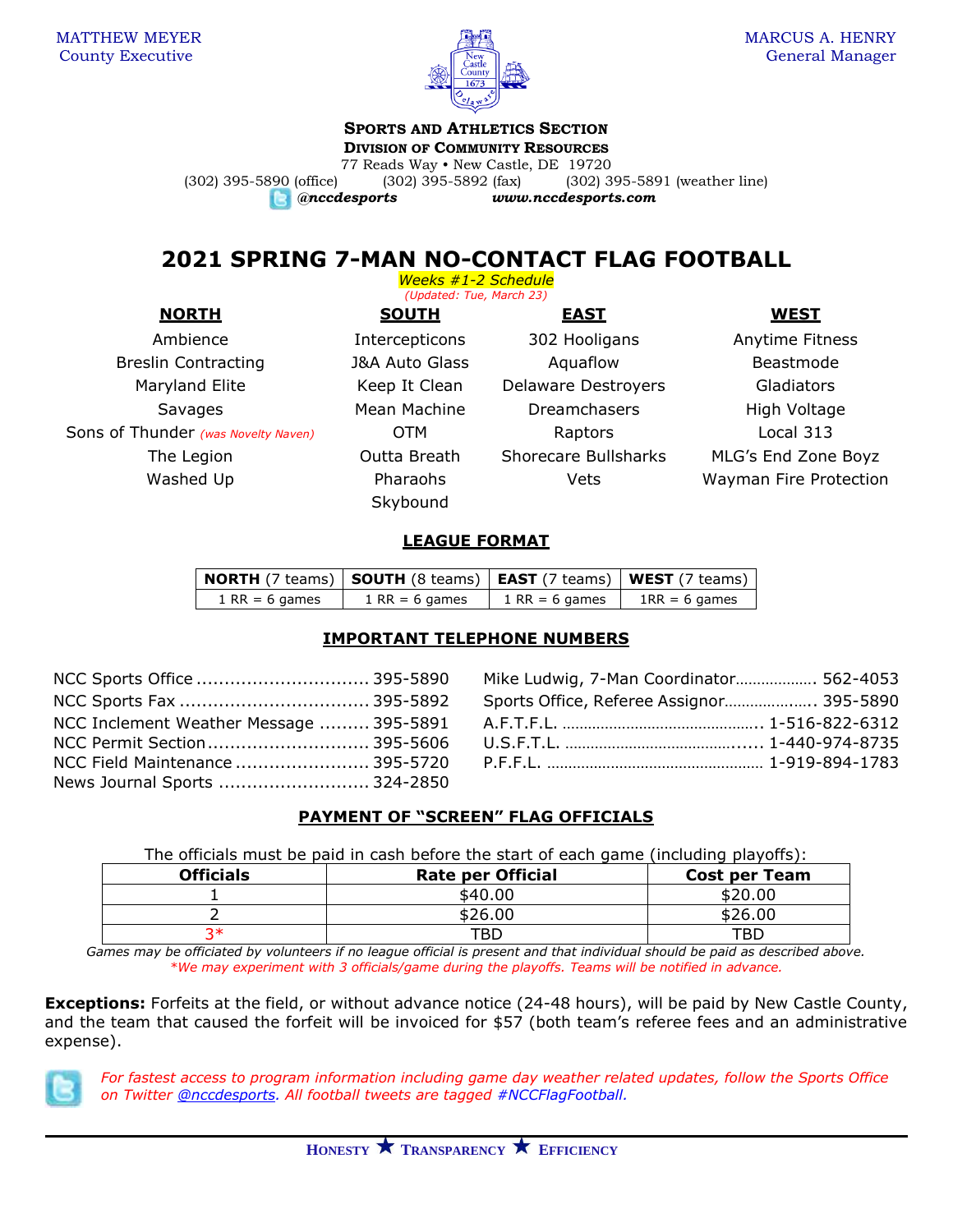#### **IMPORTANT REMINDERS**

- ✓ This schedule represents your permit to use the facilities on the dates and times indicated. Should any conflict with field use arise, contact the NCC police and refer to Permit No.
- Mandatory make-up games will be scheduled based upon field and referee availability.
- ✓ Coaches must keep spectators away from the sidelines. Spectators are not permitted inside the fenced in area at Delcastle.
- Please do not park on the grass areas of the ball fields.
- ✓ **ALCOHOLIC BEVERAGES ARE NOT PERMITTED IN COUNTY PARKLAND.**
- Uniform shirts with a number on the back must be worn by all players.
- **Proper conduct is expected of all players**. Players ejected from a game for unsportsmanlike conduct will receive a minimum one-game automatic suspension to be served in the next game played without written notification.
- **ZERO TOLERANCE WARNING:** Players will be removed from current quarter of play, plus one additional quarter of play, for any general use of foul language (similar to "Cool Down" procedure described in NCCDCS General Rules X.G.).



#### *\*New\* Digital Roster*

We are excited to announce that we are offering a digital submission for your team rosters (the paper roster can still be completed if you desire). Using the camera on your smart phone (you may need to download a barcode scanner app depending on the year/model of your cell phone) **scan or click the QR code on the left** and fill out the individual roster information. Please note: This is not that the same QR code that is used for COVID check-in.

#### **COVID-19 PROTOCOLS**

*All participants (players/spectators/officials/staff) must check-in with the NCC Site Coordinator and be temperature screened upon arrival. Face coverings must be worn at all times. The only exception is players may remove masks will actively playing. Spectators, officials, staff, and players on the sideline must wear a face covering and observe social distancing. To avoid overcrowding and limit exposure, we ask that teams arrive no earlier than 15 minutes prior to game time and leave the field immediately following your game. All these guidelines are outlined in the NCC Sports Return to Play proposal that was approved by DPH.*

|               |             |              |            |                          | *Sundays, and/or weeknights, may be used as make-up dates if needed* |                        |
|---------------|-------------|--------------|------------|--------------------------|----------------------------------------------------------------------|------------------------|
| <b>DATE</b>   | <b>TIME</b> | <b>FIELD</b> | <u>DIV</u> | <b>GAME</b>              | <b>HOME TEAM</b>                                                     | <b>VISITING TEAM</b>   |
| Sat           | $9:00$ AM   | <b>DEL</b>   | South      | 1                        | Skybound                                                             | <b>OTM</b>             |
| <b>Mar 20</b> | 10:20 AM    | <b>DEL</b>   | North      | 2                        | <b>Breslin Contracting</b>                                           | Sons of Thunder        |
|               | 11:40 AM    | DEL.         | North      | 3                        | The Legion                                                           | Washed Up              |
|               | 1:00 PM     | <b>DEL</b>   | North      | $\overline{\mathcal{L}}$ | Ambience                                                             | Maryland Elite         |
|               |             |              | North      | <b>BYE</b>               | Savages                                                              |                        |
|               | 9:00 AM     | BID.         | East       | 5                        | Raptors                                                              | Vets                   |
|               | 10:20 AM    | BID.         | East       | 6                        | <b>Bullsharks</b>                                                    | <b>Dreamchasers</b>    |
|               | 11:40 AM    | BID.         | South      | 7                        | Pharaohs                                                             | Mean Machine           |
|               | 1:00 PM     | BID.         | South      | 8                        | <b>J&amp;A Auto Glass</b>                                            | Outta Breath           |
|               |             |              | South      | <b>BYE</b>               | Keep It Clean                                                        |                        |
|               |             |              | South      | <b>BYE</b>               | Intercepticons                                                       |                        |
|               | 9:00 AM     | <b>MAR</b>   | West       | 9                        | Local 313                                                            | Wayman Fire Protection |
|               | 10:20 AM    | MAR.         | West       | 10                       | Beastmode                                                            | Gladiators             |
|               | 11:40 AM    | <b>MAR</b>   | West       | 11                       | MLG's End Zone Boyz                                                  | <b>Anytime Fitness</b> |
|               | 1:00 PM     | <b>MAR</b>   | East       | 12                       | 302 Hooligans                                                        | Aquaflow               |
|               |             |              | East       | <b>BYE</b>               | <b>Delaware Destroyers</b>                                           |                        |
|               |             |              | West       | <b>BYE</b>               | High Voltage                                                         |                        |